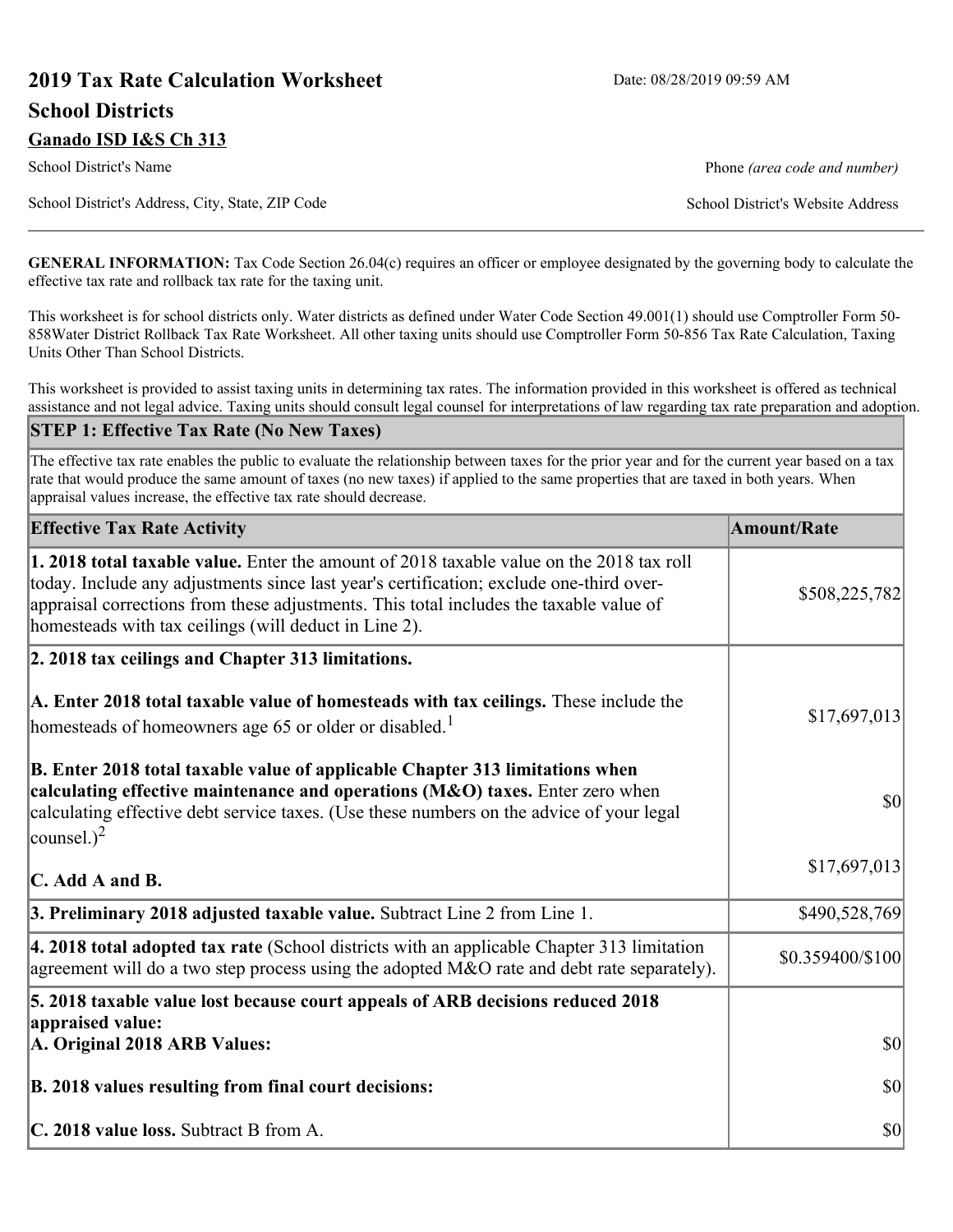| 6. 2018 taxable value, adjusted for court-ordered reductions. Add Line 3 and Line 5C.                                                                                                                                                                                                                                                                                                                                                                        | \$490,528,769 |
|--------------------------------------------------------------------------------------------------------------------------------------------------------------------------------------------------------------------------------------------------------------------------------------------------------------------------------------------------------------------------------------------------------------------------------------------------------------|---------------|
| 7. 2018 taxable value of property in territory the school deannexed after Jan. 1, 2018.<br>Enter the 2018 value of property in deannexed territory.                                                                                                                                                                                                                                                                                                          | \$0           |
| 8. 2018 taxable value lost because property first qualified for an exemption in 2019.<br>Note that lowering the amount or percentage of an existing exemption does not create a new<br>exemption or reduce taxable value. If the school district increased an original exemption, use<br>the difference between the original exempted amount and the increased exempted amount.<br>Do not include value lost due to freeport or goods-in-transit exemptions. |               |
| A. Absolute exemptions. Use 2018 market value:                                                                                                                                                                                                                                                                                                                                                                                                               | \$0           |
| <b>B. Partial exemptions.</b> 2019 exemption amount or 2019 percentage exemption times 2018<br>value:                                                                                                                                                                                                                                                                                                                                                        | \$93,443      |
| C. Value loss. Add A and B.                                                                                                                                                                                                                                                                                                                                                                                                                                  | \$93,443      |
| 9. 2018 taxable value lost because property first qualified for agricultural appraisal (1-<br>d or 1-d-1), timber appraisal, recreational/scenic appraisal or public access airport<br>special appraisal in 2019. Use only properties that qualified in 2019 for the first time; do<br>not use properties that qualified in 2018.                                                                                                                            |               |
| A. 2018 market value:                                                                                                                                                                                                                                                                                                                                                                                                                                        | $ 10\rangle$  |
| B. 2019 productivity or special appraised value:                                                                                                                                                                                                                                                                                                                                                                                                             | \$0           |
| C. Value loss. Subtract B from A.                                                                                                                                                                                                                                                                                                                                                                                                                            | $ 10\rangle$  |
| 10. Total adjustments for lost value. Add Lines 7, 8C and 9C.                                                                                                                                                                                                                                                                                                                                                                                                | \$93,443      |
| 11. 2018 adjusted taxable value. Subtract Line 10 from Line 6.                                                                                                                                                                                                                                                                                                                                                                                               | \$490,435,326 |
| 12. Adjusted 2018 taxes. Multiply Line 4 by Line 11 and divide by \$100.                                                                                                                                                                                                                                                                                                                                                                                     | \$1,762,624   |
| 13. Taxes refunded for years preceding tax year 2018. Enter the amount of taxes refunded<br>by the district for tax years preceding tax year 2018. Types of refunds include court<br>decisions, corrections and payment errors. Do not include refunds for tax year 2018. This<br>line applies only to tax years preceding tax year 2018.                                                                                                                    | \$1,654       |
| 14. Adjusted 2018 taxes with refunds. Add Lines 12 and 13.                                                                                                                                                                                                                                                                                                                                                                                                   | \$1,764,278   |
| 15. Total 2019 taxable value on the 2019 certified appraisal roll today. This value<br>includes only certified values and includes the total taxable value of homesteads with tax<br>ceilings (will deduct in Line 17). These homesteads include homeowners age 65 or older or<br>disabled.                                                                                                                                                                  |               |
| A. Certified values only: <sup>3</sup>                                                                                                                                                                                                                                                                                                                                                                                                                       | \$539,005,324 |
| <b>B. Pollution control and energy storage exemption:</b> Deduct the value of property<br>exempted for the current tax year for the first time as pollution control or energy storage<br>system property:                                                                                                                                                                                                                                                    | $S-0$         |
| <b>C. Total value.</b> Subtract B from A.                                                                                                                                                                                                                                                                                                                                                                                                                    | \$539,005,324 |
|                                                                                                                                                                                                                                                                                                                                                                                                                                                              |               |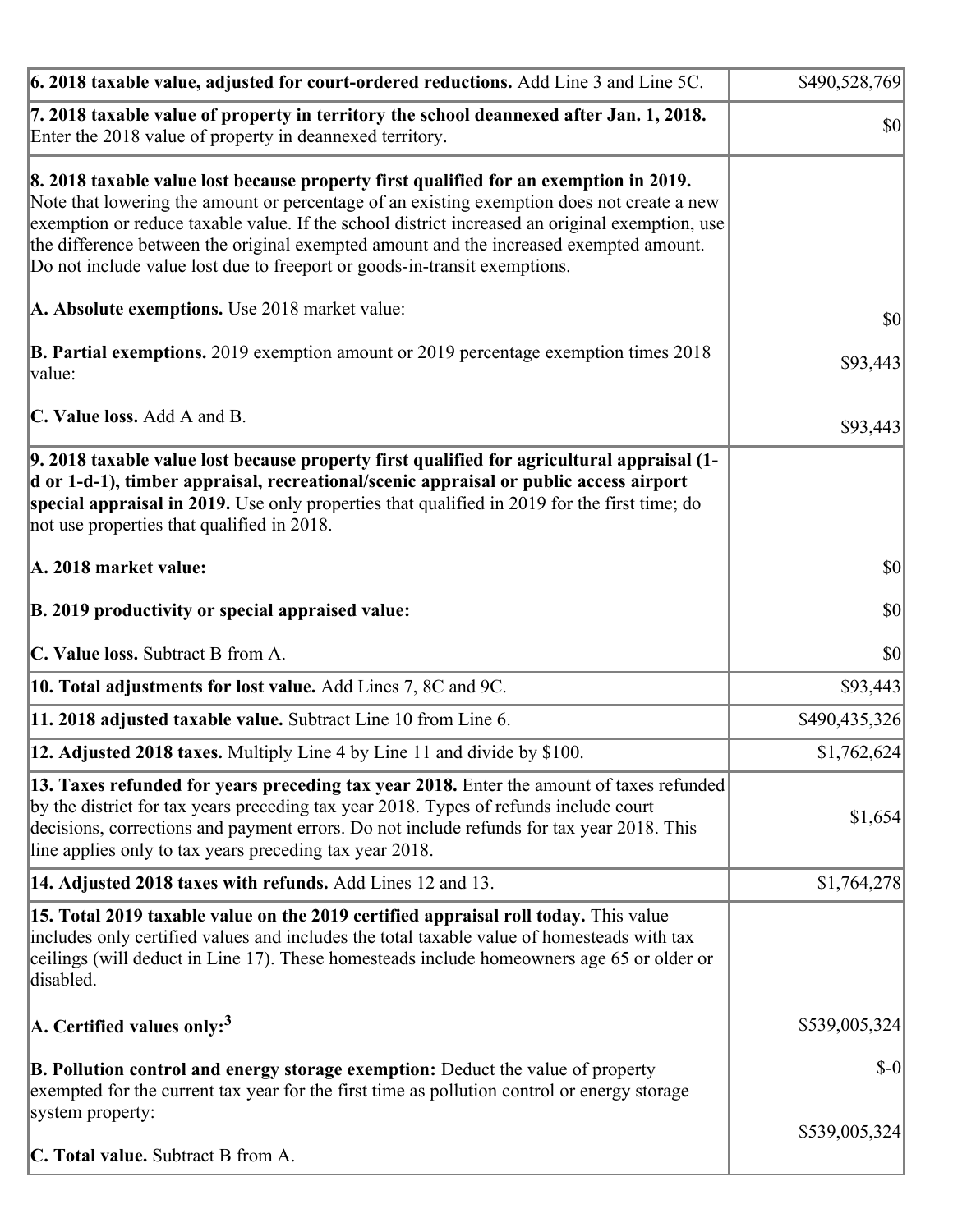| 16. Total value of properties under protest or not included on certified appraisal roll.                                                                                                                                                                                                                                                                                                                                                                                                                                                                                                                                                                                                                  |                  |
|-----------------------------------------------------------------------------------------------------------------------------------------------------------------------------------------------------------------------------------------------------------------------------------------------------------------------------------------------------------------------------------------------------------------------------------------------------------------------------------------------------------------------------------------------------------------------------------------------------------------------------------------------------------------------------------------------------------|------------------|
| A. 2019 taxable value of properties under protest. The chief appraiser certifies a list of<br>properties still under ARB protest. The list shows the appraisal district's value and the<br>taxpayer's claimed value, if any, or an estimate of the value if the taxpayer wins. For each of<br>the properties under protest, use the lowest of these values. Enter the total value.                                                                                                                                                                                                                                                                                                                        | $ 10\rangle$     |
| B. 2019 value of properties not under protest or included on certified appraisal roll.<br>The chief appraiser gives school districts a list of those taxable properties that the chief<br>appraiser knows about, but are not included in the appraisal roll certification. These<br>properties are not on the list of properties that are still under protest. On this list of<br>properties, the chief appraiser includes the market value, appraised value and exemptions for<br>the preceding year and a reasonable estimate of the market value, appraised value and<br>exemptions for the current year. Use the lower market, appraised or taxable value (as<br>appropriate). Enter the total value. | \$0              |
| C. Total value under protest or not certified: Add A and B.                                                                                                                                                                                                                                                                                                                                                                                                                                                                                                                                                                                                                                               | 30               |
| 17. 2019 tax ceilings and Chapter 313 limitations.<br>A. Enter 2019 total taxable value of homesteads with tax ceilings. These include the<br>homesteads of homeowners age 65 or older or disabled. <sup>4</sup>                                                                                                                                                                                                                                                                                                                                                                                                                                                                                          | \$20,566,060     |
| B. Enter 2019 total taxable value of applicable Chapter 313 limitations when<br>calculating effective M&O taxes. Enter zero when calculating effective debt service taxes.<br>(Use these numbers on the advice of your legal counsel.) <sup>5</sup>                                                                                                                                                                                                                                                                                                                                                                                                                                                       | \$0              |
| C. Add A and B.                                                                                                                                                                                                                                                                                                                                                                                                                                                                                                                                                                                                                                                                                           | \$20,566,060     |
| 18. 2019 total taxable value. Add Lines 15C and 16C. Subtract Line 17C.                                                                                                                                                                                                                                                                                                                                                                                                                                                                                                                                                                                                                                   | \$518,439,264    |
| 19. Total 2019 taxable value of properties in territory annexed after Jan. 1, 2018.<br>Include both real and personal property. Enter the 2019 value of property in territory<br>annexed by the school district.                                                                                                                                                                                                                                                                                                                                                                                                                                                                                          | \$0              |
| 20. Total 2019 taxable value of new improvements and new personal property located<br>in new improvements. New means the item was not on the appraisal roll in 2018. New<br>additions to existing improvements may be included if the appraised value can be<br>determined. New personal property in a new improvement must have been brought into the<br>school district after Jan. 1, 2018, and be located in a new improvement.                                                                                                                                                                                                                                                                        | \$2,291,490      |
| 21. Total adjustments to the 2019 taxable value. Add Lines 19 and 20.                                                                                                                                                                                                                                                                                                                                                                                                                                                                                                                                                                                                                                     | \$2,291,490      |
| 22. 2019 adjusted taxable value. Subtract Line 21 from Line 18.                                                                                                                                                                                                                                                                                                                                                                                                                                                                                                                                                                                                                                           | \$516,147,774    |
| <b>23. 2019 effective tax rate.</b> Divide Line 14 by Line 22 and multiply by \$100.                                                                                                                                                                                                                                                                                                                                                                                                                                                                                                                                                                                                                      | \$0.341816/\$100 |
| 24. 2019 effective tax rate for ISDs with Chapter 313 Limitations. Add together the<br>effective tax rates for M&O and debt service for those school districts that participate in an<br>applicable Chapter 313 limitations agreement.                                                                                                                                                                                                                                                                                                                                                                                                                                                                    | \$1.293816/\$100 |

<sup>3</sup>Tex. Tax Code Section 26.012(6)

 $2$ Tex. Tax Code Section 26.012(6)

 ${}^{4}$ Tex. Tax Code Section 26.012(6)(A)(i)

 $5$ Tex. Tax Code Section 26.012(6)(A)(ii)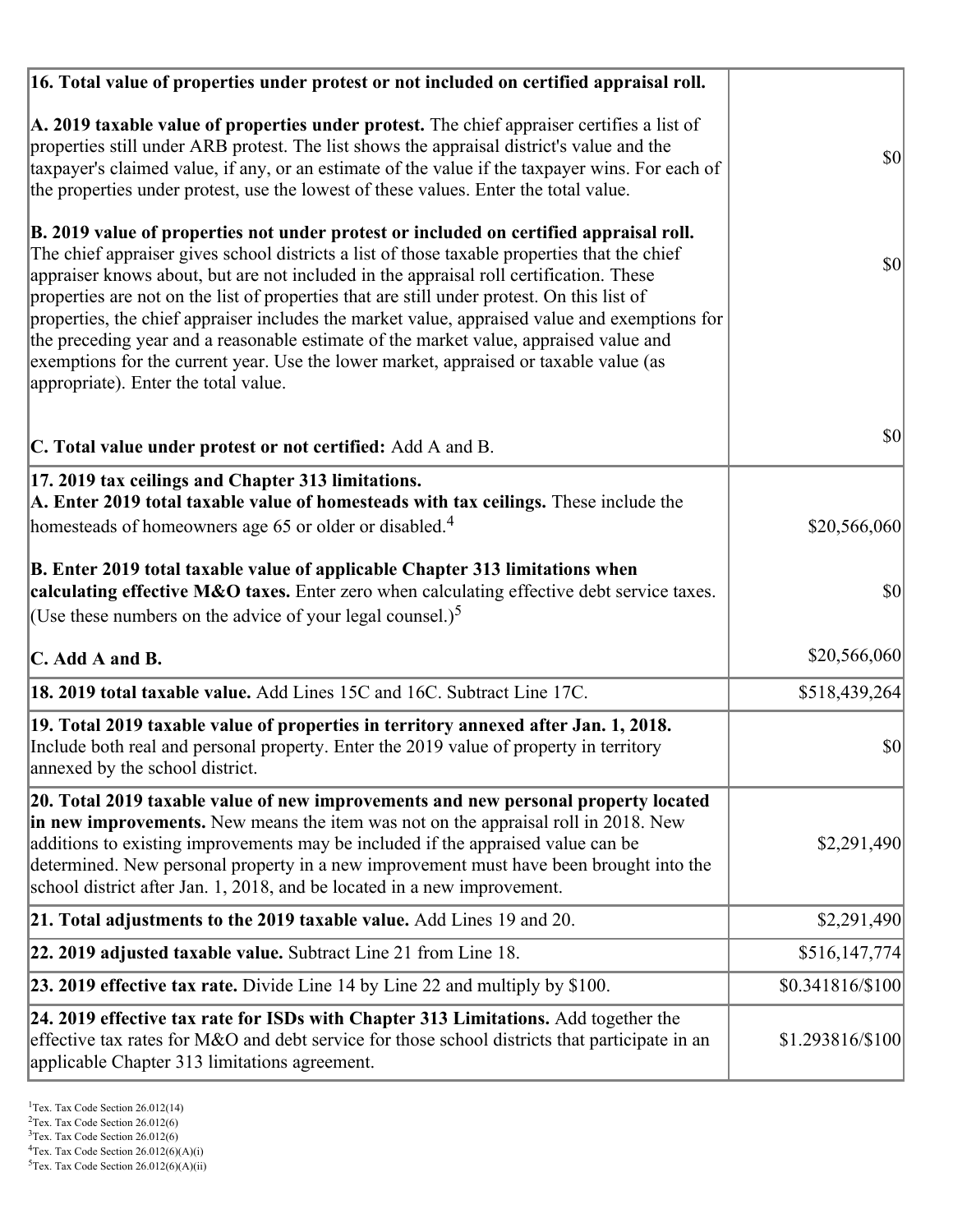## **STEP 2: Voter-Approval Tax Rate**

Most school districts calculate a voter-approval tax rate that is split into two separate rates:

- 1. **Maintenance and Operations (M&O):** The M&O rate is the portion of the tax rate that raises taxes for any lawful purpose other than debt service for which a taxing unit may spend property tax revenue. This rate accounts for such things as salaries, utilities and day-to-day operations.
- 2. **Debt:** The debt tax rate includes the debt service necessary to pay the school district's debt payments in the coming year. This rate accounts for principal and interest on bonds and other debt secured by property tax revenue.

In most cases the voter-approval tax rate exceeds the effective tax rate, but occasionally decreases in a school district's debt service will cause the effective tax rate to be higher than the rollback tax rate.

| <b>Voter-Approval Tax Rate Activity</b>                                                                                                                                                                                                                                                                                                                                  | <b>Amount/Rate</b> |
|--------------------------------------------------------------------------------------------------------------------------------------------------------------------------------------------------------------------------------------------------------------------------------------------------------------------------------------------------------------------------|--------------------|
| 25. 2019 voter-approval M&O rate. The sum of the following as calculated in Tax Code<br>Section 26.08(n)(1)(A),(B) and (C). Go to Region 13 Education Service Center's Worksheet<br>for State Aid Template for 2019-2020 to determine state compression percentage and the<br>district enrichment tax rate (DTR).                                                        |                    |
| A. The rate per \$100 of taxable value that is equal to the 2019 state compression<br>percentage plus \$1.00                                                                                                                                                                                                                                                             | \$0.9300           |
| <b>B.</b> The greater of:<br>(i) 2018 M&O - $$1.00 + DTR$ reduction)<br><b>OR</b>                                                                                                                                                                                                                                                                                        | \$0.040000         |
| (ii) \$0.04 per \$100 of taxable value                                                                                                                                                                                                                                                                                                                                   | \$0.970000         |
| $\mathbf C$ . Add A and B.                                                                                                                                                                                                                                                                                                                                               |                    |
| 26. Total 2019 debt to be paid with property tax revenue.<br>Debt means the interest and principal that will be paid on debts that:<br>$(1)$ Are paid by property taxes,<br>$(2)$ Are secured by property taxes,<br>$(3)$ Are scheduled for payment over a period longer than one year, and<br>(4) Are not classified in the school district's budget as $M&O$ expenses. |                    |
| A. Debt includes contractual payments to other school districts that have incurred debt on<br>behalf of this school district, if those debts meet the four conditions above. Include only<br>amounts that will be paid from property tax revenue. Do not include appraisal district budget<br>payments. Enter debt amount:                                               | \$1,720,625        |
| B. Subtract unencumbered fund amount used to reduce total debt.                                                                                                                                                                                                                                                                                                          | $ 10\rangle$       |
| C. Subtract state aid received for paying principal and interest on debt for facilities through<br>the existing debt allotment program and/or instructional facilities allotment program.                                                                                                                                                                                | \$0                |
| D. Adjust debt: Subtract B and C from A.                                                                                                                                                                                                                                                                                                                                 | \$1,720,625        |
| 27. Certified 2018 excess debt collections. Enter the amount certified by the collector.                                                                                                                                                                                                                                                                                 | \$0                |
| <b>28. Adjusted 2019 debt.</b> Subtract line 27 from line 26D.                                                                                                                                                                                                                                                                                                           | \$1,720,625        |
| 29. Certified 2019 anticipated collection rate. Enter the rate certified by the collector. If<br>the rate is 100 percent or greater, enter 100 percent.                                                                                                                                                                                                                  | 100.00%            |
| 30. 2019 debt adjusted for collections. Divide line 28 by line 29.                                                                                                                                                                                                                                                                                                       | \$1,720,625        |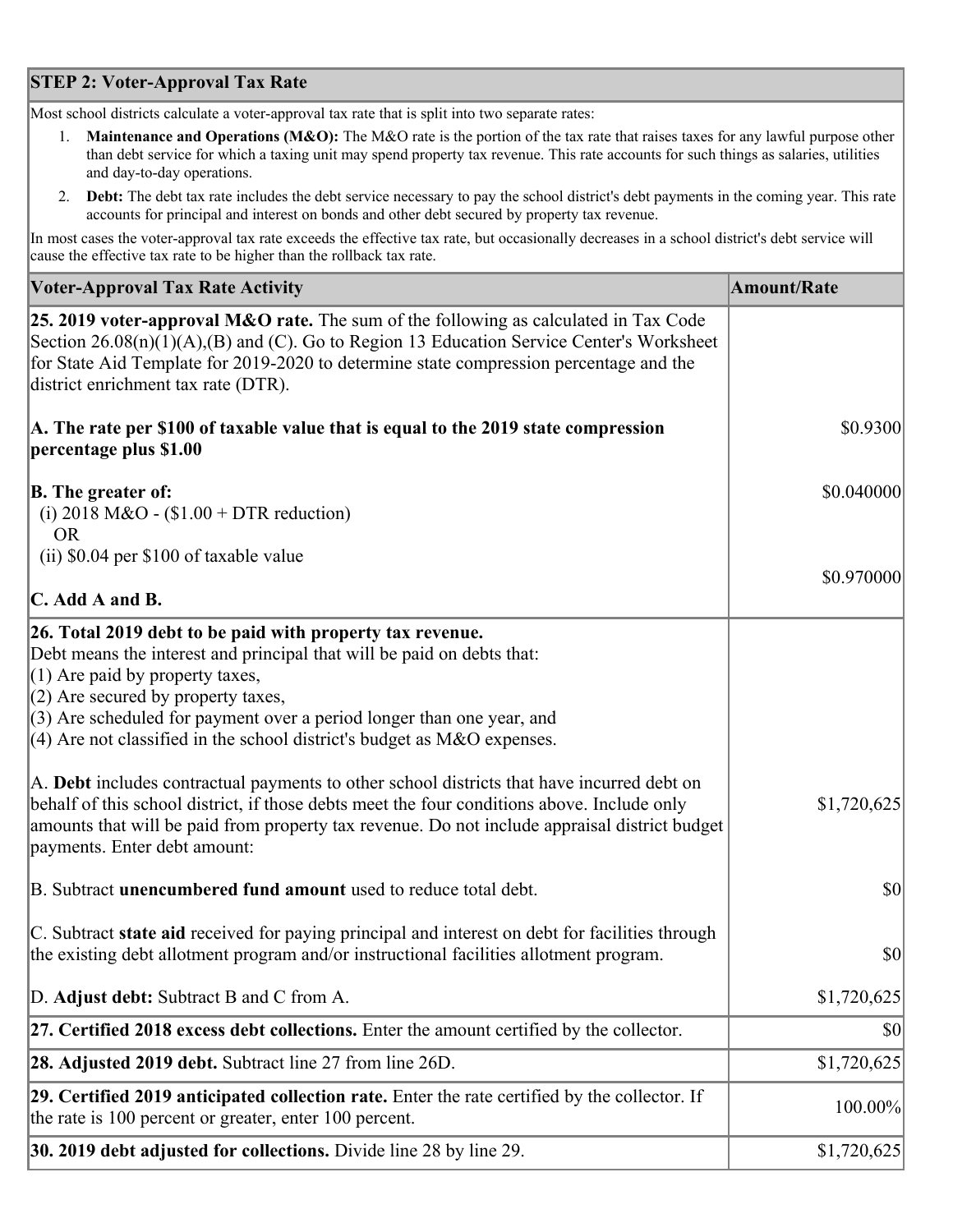| $ 31, 2019$ total taxable value. Enter amount on line 18.                  | \$518,439,264     |
|----------------------------------------------------------------------------|-------------------|
| 32. 2019 debt tax rate. Divide line 30 by line 31 and multiply by $$100$ . | \$0.331885/\$100  |
| $ 33.2019$ voter-approval tax rate. Adds lines 25c and 32.                 | $$1.301885/\$100$ |